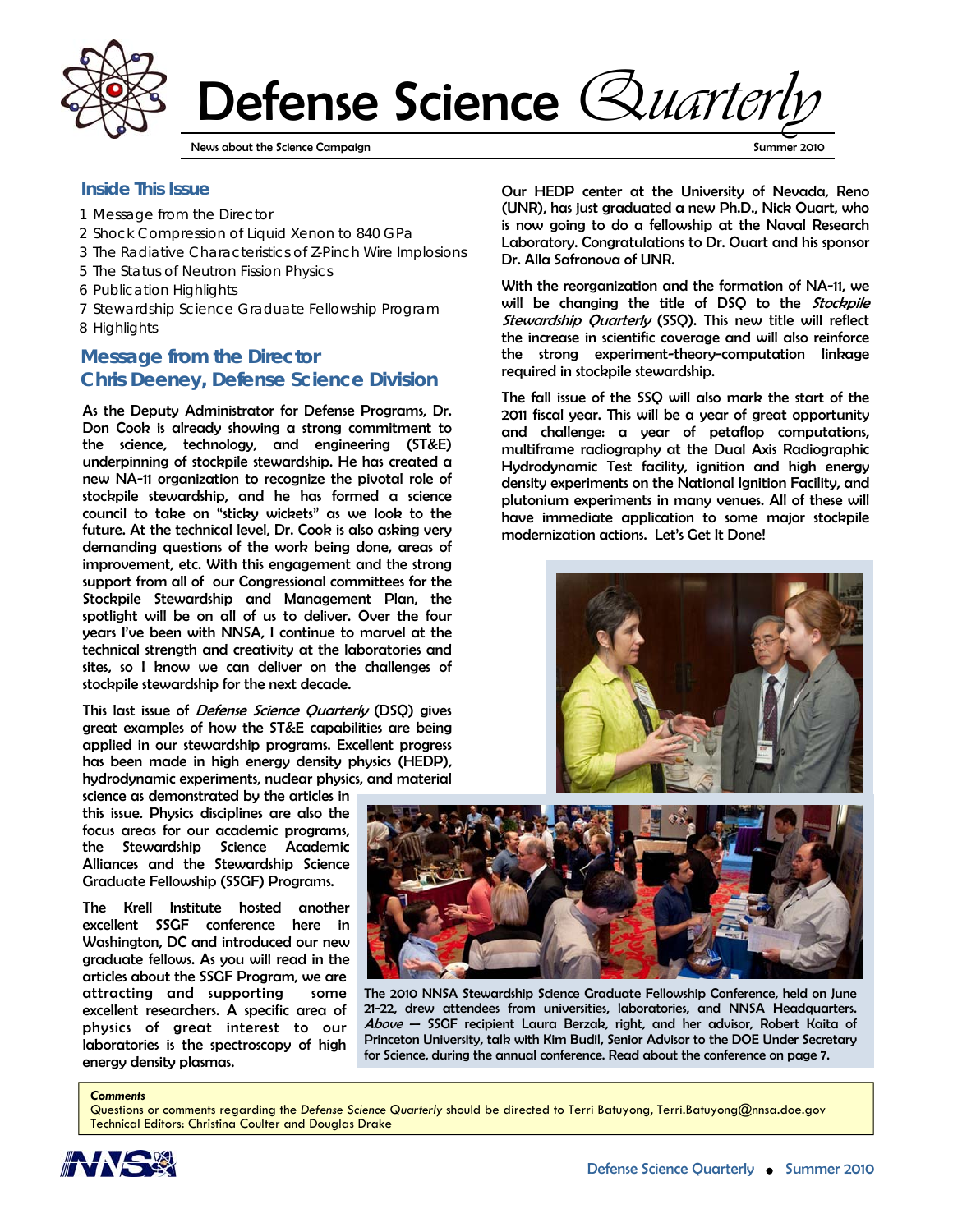## Page 2

**Shock Compression of Liquid Xenon to 840 GPa by Seth Root, Rudolph J. Magyar, John H. Carpenter, David L. Hanson, and Thomas R. Mattsson (Sandia National Laboratories)**

To measure the response of a material at pressures of millions of atmospheres, we utilize flyer plate impact experiments and the basic conservation laws. By impacting a target with a high-velocity flyer plate, we generate a shock wave that produces high pressures in the target. Accelerating flyer plates to high velocities is made possible using the Z accelerator at Sandia National Laboratories (SNL). Using the immense magnetic pressure created by the machine, we can accelerate an aluminum flyer plate toward a target at velocities up to 40 km/s (90,000 mph).

The high-pressure response of xenon is of specific interest to planetary science because xenon can be used to understand planetary and atmospheric evolution. Unfortunately, our understanding of xenon's high pressure behavior is rather limited. In particular, current equation-of-state (EOS) models for xenon show substantial differences in the Hugoniot above 100 GPa, prompting the need for experimental data at extreme conditions that can be used to develop an improved EOS.

Accurate Hugoniot measurements using the Z accelerator combined with simulations using quantum mechanics have greatly improved our knowledge of the behavior of matter at extreme conditions. In this work, we determine the high pressure response of xenon using shock wave compression. In the shock experiments, we measured the Hugoniot to 840  $GPa^{\dagger}$ , over 700  $GPa$  higher than previous shock work<sup>2-4</sup>. The experimental results validate the use of Density Functional Theory (DFT) for predicting high pressure behavior to 500 GPa. Using the experimental and DFT results, we develop a multi-phase EOS that can be directly used in hydrodynamics simulations.

Figure 1 shows a schematic view of the shock compression experiments. The experimental target consists of a copper cell with a quartz drive plate and quartz rear window. High-purity xenon gas of natural isotope composition fills the volume between the windows, and the target is cooled to 163 K (-110°C) filling the target with liquid xenon. A velocity interferometer system for any reflector (VISAR) is used to determine shock velocities in the target. Figure 1 (bottom) shows a typical VISAR record. The VISAR tracks the flyer velocity up to impact. Sharp changes in the data indicate where the shock wave transitions from one material into another. The shock in the quartz drive plate is strong enough to melt the quartz into a conductive fluid, making the shock front reflective and we can then measure the shock velocity directly. The shock front in the xenon is also reflective, so that the xenon shock velocity can be measured directly with high precision. Using a Monte Carlo impedance matching method to solve the Rankine–Hugoniot equations, we determine the shock compressed densities and pressures.

Prior to performing the shock experiments on Z, we used computer simulations to predict the xenon Hugoniot response. Because the electronic structure determines a

material's behavior, it is necessary to invoke quantum mechanics and solve the complex equations of DFT. DFT is a reformulation of the fundamental Schrödinger equation but the so-called Kohn-Sham equations can be solved much faster, making DFT the method of choice for large-scale simulations. The calculations are nevertheless very demanding, requiring the use of SNL's supercomputer, the Tri-Laboratory Linux Capacity Cluster, and taking several days to calculate a single Hugoniot point. The simulations were performed using the code Vienna Ab-Initio Simulation Package<sup>5</sup> and applying two exchange-correlation functionals: the Local Density Approximation (LDA) and the Armiento-Mattsson (AM05) functional; the latter was developed at SNL<sup>6</sup>.

Figures 2 and 3 show the Z experimental and DFT results in the  $\iota_{\mathcal{S}}$ – $\iota_{\mathcal{D}}$  and  $\rho$ – $\boldsymbol{\rho}$  planes $^!$ . We emphasize that the calculations were performed prior to the experiments, demonstrating DFT-MD's predictive capabilities. Also shown are the previous experimental data<sup>2-4</sup> as well as the current EOS models: LEOS 540, XEOS 540, and SESAME 5190. Figure 3 also includes static compression data on solid xenon at room temperature for



Figure 1: Top - Schematic view of the shock compression experiment. Bottom: Representative VISAR data. Impact and shock transitions are indicated by the sharp changes in the VISAR signal.

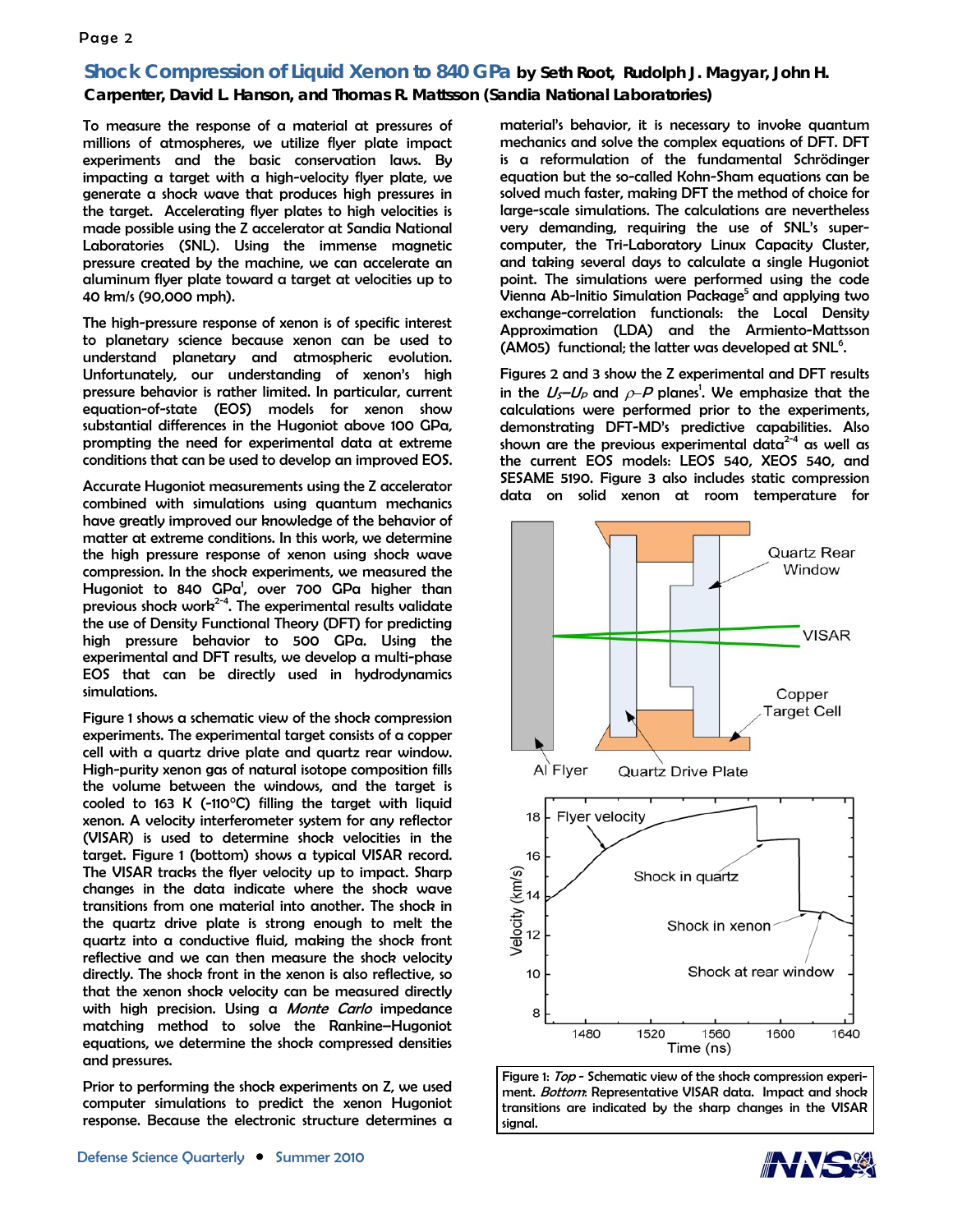comparison7 . The highest densities for the statically compressed solid and the shock compressed liquid xenon are similar, but the pressure in the shocked liquid xenon is ~4.2 times greater. We find that the DFT results agree well with both the static and dynamic compression data over a wide temperature range. Furthermore, the results demonstrate that current EOS models do not satisfactorily describe the xenon Hugoniot at high pressures. Although the differences in  $U_s-U_p$  for these models are small, they create large uncertainties in ρ*–P*. For example, at a density of 12.09  $g/cm^3$  the experimentally determined pressure is 392.7 GPa, while the LEOS 540 and SESAME 5190 predict pressures of 533.1 and 275.2 GPa, respectively, differences of 36% and -30%.

Using the experimental and DFT results, we developed an EOS model capable of describing xenon's behavior in all three phases (i.e., solid, liquid, and gas) over a wide range of pressures and temperatures. The new EOS is identified as SESAME 5191 and is accessible from the



Figure 2: Top -  $U_s$ - $U_p$  Hugoniot plot. Bottom - Absolute difference from the linear fit to experimental data. Uncertainty is on the order of the data symbol.

public SESAME library at Los Alamos National Laboratory. With this new EOS, scientists have a reliable model for xenon that can be used at the extreme conditions present in planetary interiors. Complete details of this work are published in Physical Review Letters<sup>1</sup>.

Our next series of experiments will measure the Hugoniots of liquid krypton and liquid carbon dioxide to several hundreds GPa to validate DFT predictions and the EOS models.

#### **References**

<sup>1</sup>S. Root et al., Physical Review Letters 105, 085501 (2010).

- $2$ W. Nellis et al., Physical Review Letters 48, 816 (1982).
- $^3$ H.B. Radousky and M. Ross, Phys. Lett. A 129, 43 (1988).<br> $^{4}$ U.D. Urlin at al. High Dress, Res. 8, 505 (1993).
- $4$ V.D. Urlin et al., High Press. Res. 8, 595 (1992).

5 G. Kresse and J. Hafner, Physical Review B 47, R558 (1993); Physical Review B 49, 14251 (1994); G. Kresse and J. Furthmüller, Physical Review B 54, 11169 (1996). 6

<sup>6</sup>R. Armiento and A.E. Mattsson, Physical Review B 72, 085108 (2005).

<sup>7</sup> K.A. Goettel et al., Physical Review Letters 62, 669 (1989).



Figure 3: ρ-P Hugoniot plot. The blue triangles are static compression data for solid xenon<sup>5</sup>. The indicated temperatures were calculated using the SESAME 5191 EOS. Our DFT calculated isothermal data is in good agreement with the experimental data points.

# **The Radiative Characteristics of Z-Pinch Wire Implosions by Nicholas Ouart (University of Nevada, Reno)**

Researchers at the University of Nevada, Reno (UNR), have been studying plasma radiation from z-pinch wire implosions using non-LTE kinetic modeling. UNR is home to the 1.7 MA (previously 1.0 MA) Zebra pulse power generator which allows for investigation of high energy density z-pinch plasmas, and also enables the experimental and theoretical groups to work in close collaboration.

Since 2005, a new compact configuration called the planar wire array (PWA) has been studied utilizing the Zebra generator<sup>1</sup>. In planar wire arrays, the wires are arranged in either single or multiple rows. The PWAs have demonstrated to be the most efficient x-ray radiator

tested on the Zebra generator. This makes PWAs a promising candidate in a compact multisource hohlraum configuration in ICF studies<sup>2</sup>.

In recent years, significant effort has been devoted to the study of PWA implosions. In particular, the radiative and implosion characteristics of brass (70% copper, 30% zinc) single and double planar wire arrays were studied. Brass PWAs represent a unique opportunity to study the performance of two L-shell radiators from mid-atomicnumber wire materials and to investigate lower opacity effects in L-shell lines. For instance, brass single PWAs were shown to have a "spot-like" plasma formation and peak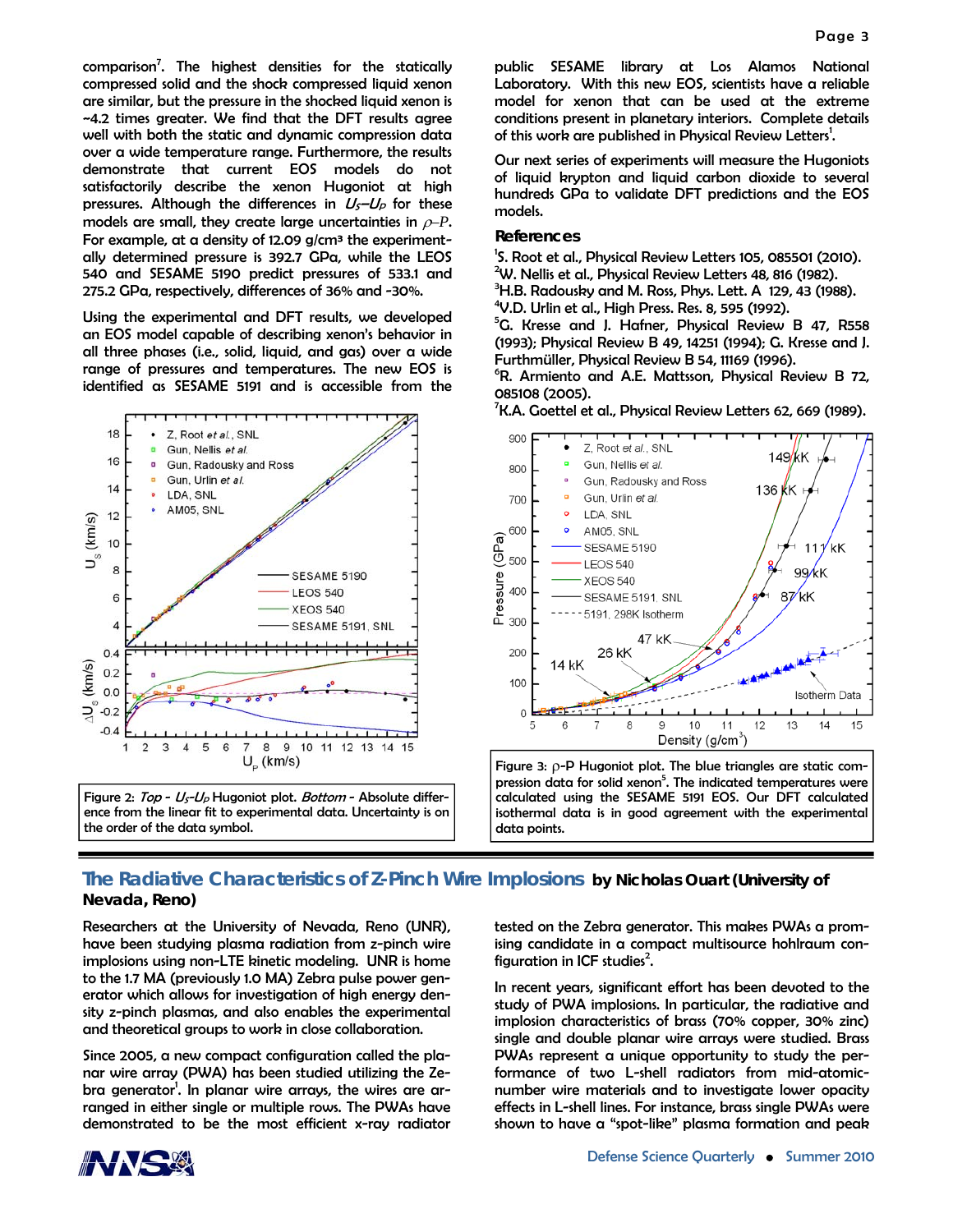## Page 4

electron temperature exceeding 500 eV (see Figure 1). On the other hand, brass double PWA implosions demonstrated a "column-like" plasma formation and a larger size. L-shell modeling from brass double PWAs revealed stronger opacity effects in some lines compared to brass single PWAs, consistent with its larger plasma size $^3$ .

UNR researchers also studied implosions of cylindrical wire arrays using six Ni-60 (96.44% copper, 3.56% nickel) wires focused on capturing radiation from an accumulation of ablated mass on the central axis prior to the main implosion, called the precursor column. Further understanding of the precursor is necessary because the precursor column can result in a back pressure to the impending implosion of the main mass that may limit the plasma density and temperature of the z-pinch. Non-LTE kinetic modeling of time-gated spectra showed peak electron temperature of >400 eV, which was significantly hotter than previously observed<sup>4</sup>.

The implosion of many different z-pinch loads can generate energetic electron beams that excite the inner-shell electrons of ions and, subsequently, emit characteristic line radiation. The measurement of this characteristic line radiation can be useful to elucidate information about the nature and evolution of z-pinch plasma and, in particular, the behavior of electron beams. These experiments on Zebra that have focused on the time-resolved measurements of characteristic line radiation have established a foundation for future work.

The author acknowledges the help and advice of Drs. Alla Safronova (UNR), Victor Kantsyrev (UNR), Christine Coverdale (SNL), Chris Deeney (NNSA), Kenneth Struve (SNL), Brent Jones (SNL) and Andrey Esaulov (UNR) and the UNR Physics Department faculty and staff. This work was supported by the National Physical Science Consortium (NPSC) and NNSA.

## **References**

<sup>1</sup>A.S. Safronova, V.L. Kantsyrev et al., High Energy Density Physics, 237-241 (2007).

 $^{2}$ B. Jones, D.J. Ampleford, R.A Vesey et al., Physical Review Letters 104, 125001 (2010).

3 N.D. Ouart, A.S. Safronova, V.L. Kantsyrev, A.A. Esaulov et al., IEEE Transactions on Plasma Science, 631-638 (2010).

4 C.A. Coverdale, A.S. Safronova, V.L. Kantsyrev, N.D. Ouart et al., Physical Review Letters 102, 155006 (2009).

## *About the Author*

As a doctoral candidate at UNR, Nicholas Ouart studied plasma radiation from z-pinch wire implosions using non-LTE kinetic modeling in the theoretical group of Dr. Alla Safronova. His scientific journey at UNR began under Dr. Safronova's advisement in the summer of 1999. He later graduated in May 2004 with dual B.S. degrees in Engineering Physics and Electrical Engineering and was accepted to the graduate physics program at UNR. In 2005, he was awarded a graduate fellowship from the NPSC. This year, Ouart accepted an offer from the National Research Council for a Research Associateship award at the Naval Research Laboratory (NRL), Division of Plasma Physics in Washington, DC. Nick was supported by a NNSA cooperative agreement with the UNR and a NPSC Fellowship during his graduate years at UNR.



Figure 1: Non-LTE kinetic modeling of Z-pinch plasma provides important information on the electron temperature evolution. The results from the implosion of a brass single PWA (Zebra shot 810) are shown. (a) Electron temperature (black circles), photoconducting detector signal (E > 0.75 keV, blue line) given in arbitrary units, and current (red line). (b) Time-gated spectra and diagnostically important Ne-like lines of Cu and Zn are labeled.

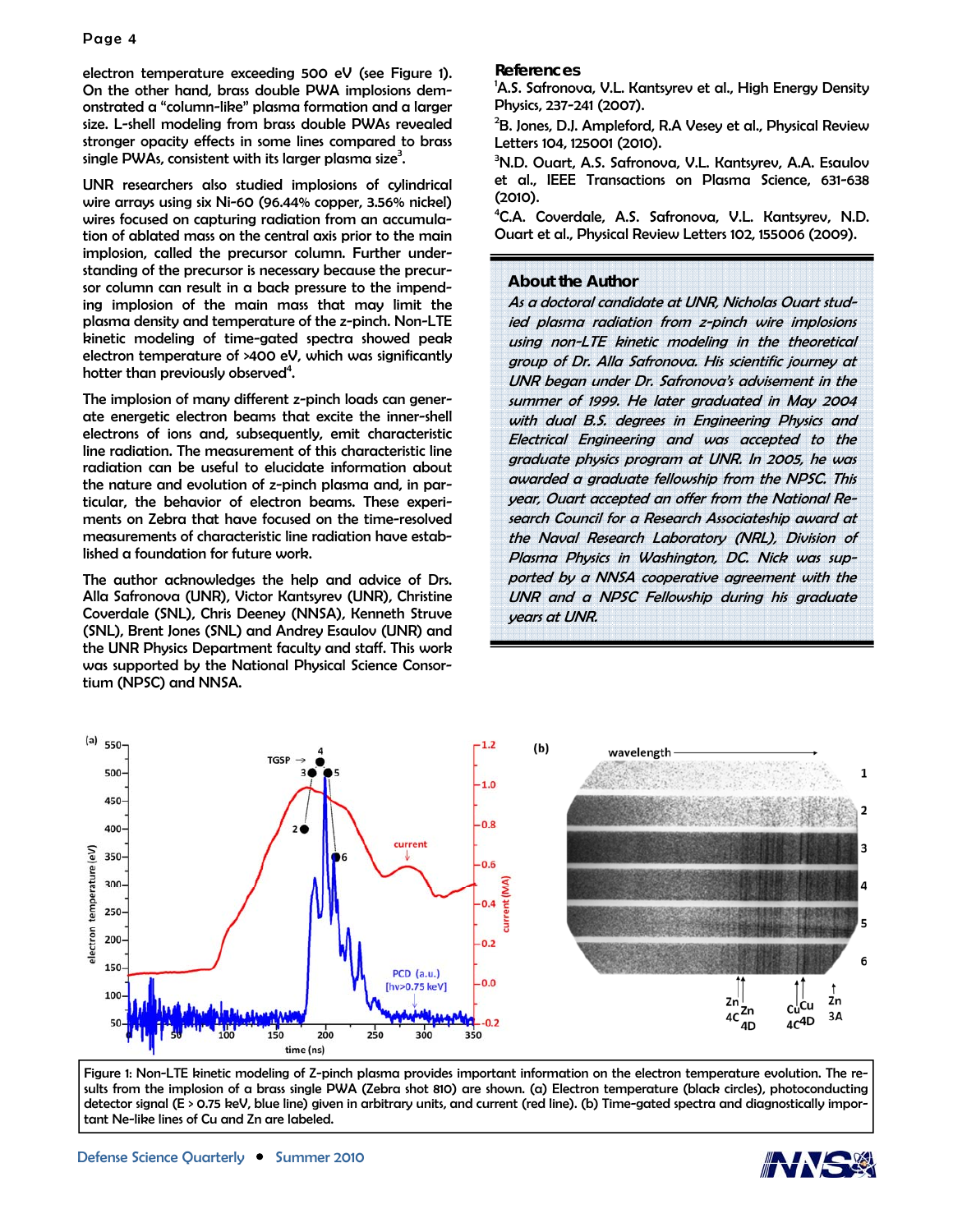# **The Status of Neutron Fission Physics by Mark Chadwick (Los Alamos National Laboratory)**

There are a number of open research questions in nuclear science that are being addressed by the NNSA laboratories because of the expected impact they have on improving the predictive capability of simulations of nuclear criticality. Here, I describe a thrust in neutron fission physics that involves new experiments at the Los Alamos Neutron Science Center (LANSCE) together with nuclear theory, modeling, and simulation work being undertaken in collaboration between Los Alamos National Laboratory (LANL) and Lawrence Livermore National Laboratory (LLNL).

Previous nuclear science work from the laboratories has played a major role in defining the existing nuclear data (e.g., cross sections, energy spectra, etc.) for fission that are included in the Evaluated Neutron Data Files (ENDF). These are unclassified databases used in many simulation applications in nuclear science and technology, including reactor design, criticality safety, and nonproliferation, as well as in defense applications. Indeed, the measurements made on fission cross sections and fission neutron energy-spectra (the neutrons emitted in fission that sustain a chain reaction) at LANL have set the standard in the field, and have been heavily influential in defining our current knowledge. Additionally, the "Los Alamos model" for neutron spectra is the basis not only for our ENDF evaluations, but for most other major databases developed in Europe, Japan, and other countries. However, in recent years we have been faced with a new puzzle that suggests our current knowledge is poorer than we had thought and that has driven the recent thrust in this area.

Two types of new data and analyses have pointed to potential problems with our existing fission neutron spectrum assessments. First, some new measurements that LANL requested be executed by researchers at Geel (a European Commission nuclear laboratory in Belgium) are suggesting 10-15% more neutrons are emitted below 1 MeV outgoing energy in fission (a measurement for thermal neutrons on uranium-235, though this tendency is expected to be similar for both thermal and fast neutrons), confirming another measurement made in Russia by Starasov. Second, Monte Carlo N-Particle transport code simulations of historical measurements of threshold (n,2n) neutron detectors placed in fast critical assemblies at LANL suggest there should 10-30% fewer



Figure 1: Illustration of the fission time projection chamber. A first prototype was recently completed at LLNL and shipped to LANSCE.

neutrons at high outgoing energies above 10 MeV. If these two indications prove true, the impact on criticality simulations will be significant. We currently model the measured criticality of unclassified nuclear critical assemblies well, so if our existing fission databases do turn out to be deficient it must mean that we have other compensating errors in our simulations and the future identification and removal of such errors will be an advance for us. Indeed, the importance to the broader nuclear science community and to reactor simulations is so high that the International Atomic Energy Agency has initiated a coordinated research project to study this. The project brings together researchers from around the world, in theory and in experiment, including LANL and LLNL researchers.

The new measurement and detector capabilities being developed at LANSCE will help solve this problem. Novel detectors are being developed to reach the accuracy levels required; in addition, the time-projection-chamber experiment will enable very high precision fission cross sections to be measured. Along with these exciting developments in experimentation, new theory work is being undertaken to provide higher fidelity understanding of the fission process. Our goals are to advance our predictive capabilities for defense applications, but also to provide accurate data that will positively benefit the broader nuclear science community for applications such as advanced reactor design.

**National Laboratories Welcome Carnegie/DOE Alliance Center (CDAC) Post-Doctorates**  Three CDAC post-doctorates have accepted positions with the national laboratories. Raja Challeppa joined LANL to work with Dana Dattlebaum in the Shock & Detonation Physics Group in the Weapons Experiments Division. SNL welcomed Luke Shulenburger whose work will encompass the *ab initio* computation of materials properties under high pressure and temperature to be used in conjunction with experimental work on the Z machine. Amy Lazicki is joining Rip Collins' group at LLNL this month. She will be performing laser shock compression studies of low-Z materials at extreme pressures.

## **NNSA Grant Sends 37 Students to 2nd Omega Laser Facility Users Group (OLUG) Workshop**

The Omega Laser Facility Users Group held its second workshop on April 28-30 at the University of Rochester's Laboratory for Laser Energetics. The workshop, intended to facilitate communication among the parties, was at full capacity for the second year with 115 registrants. Among them were 37 students/postdoctorates who were able to attend via a \$50K grant from NNSA for travel expenses. A new component of this year's workshop was the job fair. The presentations and posters will be posted online in the future (www.lle.rochester.edu/02 visitors/02 usersgroup.php).

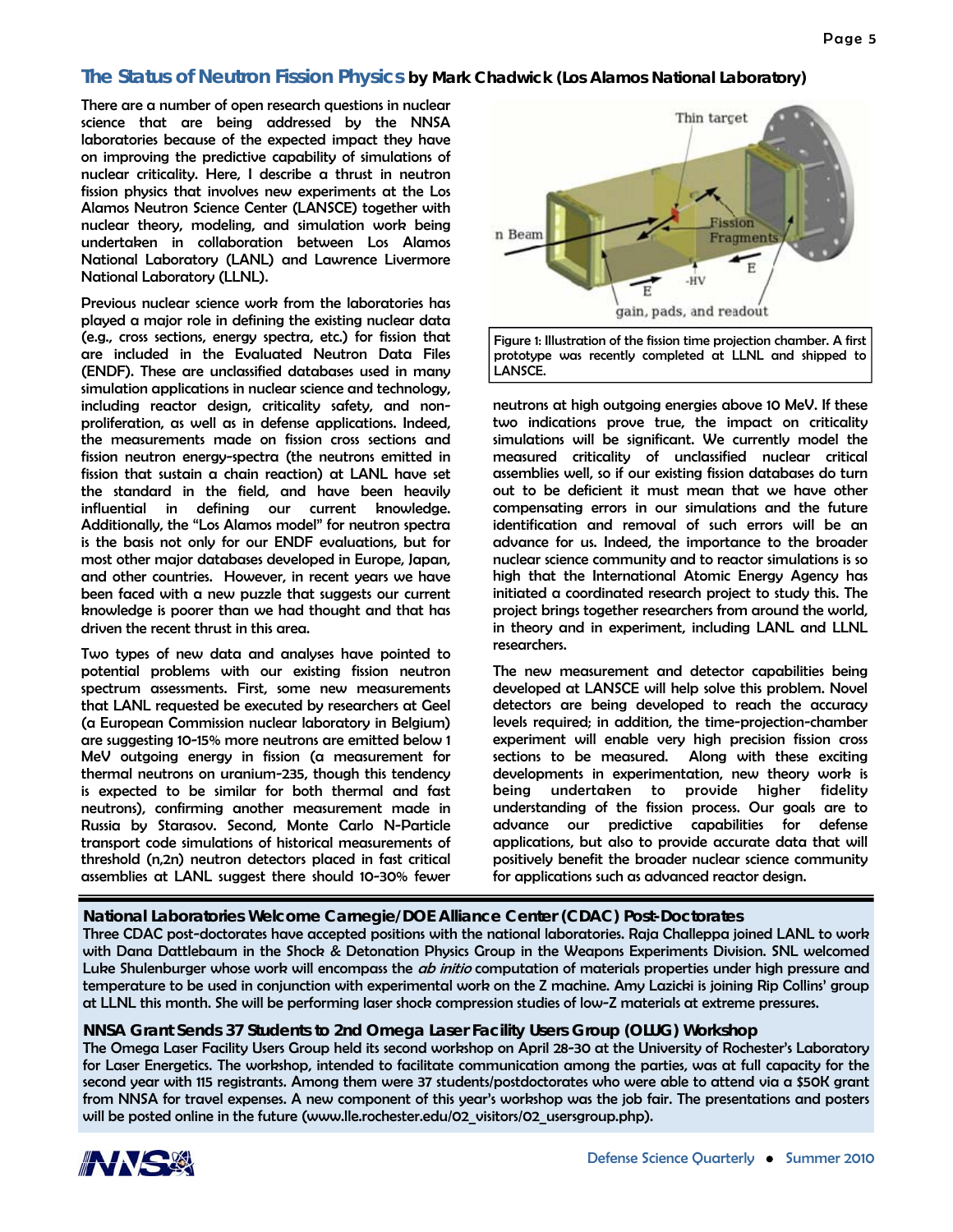# **Publication Highlights by Douglas Drake**

This section highlights recent publications in high-impact scientific journals of research supported by the NNSA Science Campaigns.

**Limitation on Prepulse Level for Cone-Guided Fast-Ignition Inertial Confinement Fusion**, A.G. MacPhee et al., Physical Review Letters 104, 5, February 2010

Intermediate scale facilities continue to play an essential role within Defense Sciences, providing a flexible toolset for high energy density (HED) research, allowing key physics issues to be resolved before experiments are fielded on larger facilities such as the National Ignition Facility and Z, and enabling collaboration with researchers in academia on issues of mutual interest. Recent experiments on Titan, a petawatt class laser in Lawrence Livermore National Laboratory's Jupiter suite, investigated issues relating to the generation and propagation of the highly energetic electron beams (ebeams) required for hot spot ignition in the "fastignition" approach to inertial confinement fusion (ICF). As currently envisioned, these beams will be generated by energy transfer from powerful laser beams, which are to be fired into special cones inserted into the sides of targets after other drivers have compressed them to high density. In order to generate e-beams sufficiently energetic and intense to ignite the target, lasers capable of delivering a large amount of energy in a very short pulse will be necessary, resulting in intensities near the tips of the cones in excess of 10<sup>20</sup> W/cm<sup>2</sup>.

This paper describes experiments on Titan designed to determine whether the laser pre-pulse expected from such powerful beams, amounting to anywhere from 10<sup>-5</sup> to 10<sup>-6</sup> of the energy in the main beam, will create a preplasma capable of severely degrading the forward going e-beam by interfering with the propagation of the main laser pulse in the cone. The experimental results, which agreed well with computer simulations, revealed that laser pre-pulse can easily generate plasmas capable of breaking the main laser beam into multiple filaments far from the optimum point of focus, halting its progress and causing energetic electrons to be generated mostly transverse to the beam instead of in the desired forward direction. The authors conclude that limiting pre-pulse will, therefore, be critical to the success of full-scale fast ignition experiments.

**Planar Wire-Array Z-Pinch Implosion Dynamics and X-Ray Scaling at Multiple-MA Drive Currents for a Compact Multisource Hohlraum Configuration,** B. Jones et al., Physical Review Letters 104, 12, March 2010y

Z-pinch soft x-ray sources are attractive as drivers for ICF implosions because of their high efficiency and relatively low cost per radiated joule. However, to realize this potential, it is necessary to find a way to efficiently couple the copious energy available from z-pinch sources into ICF targets. Doing so in a way that allows the necessary control over capsule symmetry has been a challenging problem. In earlier experiments on Z, double -ended configurations were tried, with two primary, z-

pinch driven hohlraums mounted coaxially on either end of a secondary hohlraum containing the ICF capsule. Excellent control of asymmetries was demonstrated in these experiments, but coupling efficiencies were low because of the large size of the primary and secondary hohlraum surface areas required, resulting in low drive temperatures.

In this paper, a multiple z-pinch configuration is proposed to alleviate this problem. It would involve mounting several primary z-pinch soft x-ray sources around a secondary hohlraum equipped with a shine shield to achieve the required symmetry of illumination. The paper describes experiments on Saturn with planar wire array z-pinches, which offer advantages over previous cylindrical configurations for achieving the necessary coupling efficiencies. When scaled to possible future multi-source hohlraum experiments on Z, the results achieved in these experiments with single pinches indicate that drive temperatures of 90 eV might be achieved, equaling the highest values obtained in earlier indirect drive experiments with single sided illumination, but with much higher drive symmetry.

**Pulse Generation and Preamplification for Long Pulse Beamlines of Orion Laser Facility**, D. Hiller, D. Winter, and N. Hopps, Atomic Weapons Establishment (AWE), Applied Optics 49, 16, June 2010

The Orion laser facility currently under construction at AWE will consist of 12 beamlines, including 10 long-pulse lines capable of delivering temporally shaped pulses with durations between 100 ps and 5 ns and delivering a maximum of 5 kJ at 351 nm. The remaining two beamlines will be short pulse with chirped pulse amplification, allowing petawatt class performance (500 J in 500 fs). If desired, it will be possible to use them as conventional backlighters.

This paper describes the design features of the system, which will include pulse generation, preamplifier and disk amplifiers similar to those found on other large laser facilities such as the National Ignition Facility (NIF), Laser Megajoule (LMJ) and OMEGA. The authors note that a significant difference between Orion and these related systems will be the use of a high-power seed laser, which will make it possible to avoid the necessity of inserting fiber amplifiers after the coarse chopping stage. They anticipate that this will allow them to avoid the problems with amplified spontaneous emission that have been reported elsewhere, including at LMJ and the NIF. Orion's pulse generation and preamplication system will feature two-dimensional smoothing by spectral dispersion (SSD), designed so that it will be integral to the laser preamplifier (PAM) and, when not in use, will form a passive component. This will allow users to activate SSD on demand without affecting the alignment or energetic characteristics of the PAM, so that the system will be able to operate with minimum downtime for system setup. The authors note assistance from personnel at the University of Rochester Laboratory for Laser Energetics in designing Orion's SSD system, and from LLNL on issues relating to PAM design.

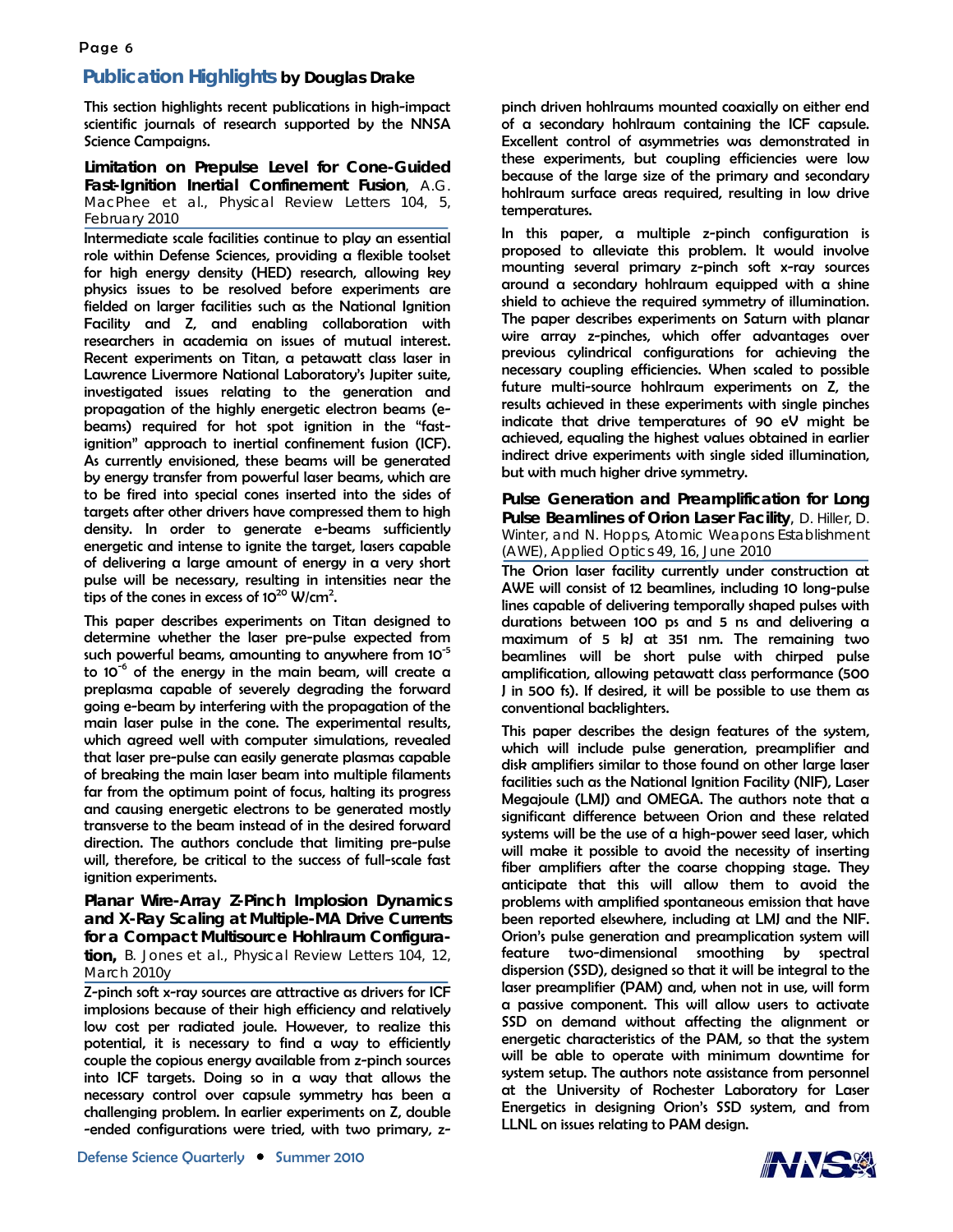# **Stewardship Science Graduate Fellowship (SSGF) Program by the Krell Institute Focus on High Energy Density Research**

First-year NNSA Stewardship Science Graduate Fellow **Alex Zylstra** is helping develop instruments that can provide a better picture of what's happening in high energy density (HED) experiments like inertial confinement fusion (ICF). Under advisor Richard Petrasso, he is part of the HED physics group at the



Massachusetts Institute of Technology (MIT) working on diagnostics for the National Ignition Facility (NIF) at Lawrence Livermore National Laboratory.

Zylstra outlined research on one instrument, a wedge range filter (WRF), in his poster for June's SSGF conference. The WRF is designed to diagnose implosions containing Deuterium and Helium-3 by measuring the proton spectrum. Fusion protons generated in the implosions pass through a wedge-shaped aluminum filter and are detected by a CR39 foil. The MIT researchers, working with colleagues from the University of Rochester Laboratory for Laser Energetics, Lawrence Livermore, Sandia and Los Alamos national laboratories, and General Atomics, Inc., developed a three-dimensional Monte Carlo code to model several components contributing to broadening of the  $D^3$ He-p spectrum. They used the results to calculate an ion temperature based on Doppler broadening for D<sup>3</sup>He implosions on the OMEGA laser. The group also used the code to constrain the amplitude of high-mode asymmetries in a NIF implosion.

Zylstra also is collaborating on research into other instruments. In one paper under preparation, the researchers used advanced spectrally resolved, fusionproduct and time-gated proton radiograph imaging to detect new phenomena in indirect-drive ICF implosions on OMEGA. The tests found three types of spontaneous electric fields differing in strength by two orders of magnitude. They also found an absence of the stochastic filamentary patterns and striations around the imploded capsule that are common features in direct-drive ICF implosions. The researchers also used the methods to observe and examine other implosion phenomena.

Another paper describes a compact neutron spectrometer based on CR39 nuclear track detectors. It's designed to measure yields of 2.45-MeV neutrons generated in ICF experiments using Deuterium. A polyethylene filter covers half of a piece of CR39. Incident neutrons scatter protons into the CR39, where they generate tracks. By subtracting the number of tracks per unit area in the unshielded CR39 from the number behind the shield, the researchers can get a number proportional to the neutron fluence, but independent of intrinsic noise in the CR39. In tests using a modified Cockroft-Walton accelerator, the instrument demonstrated a dynamic range from about  $10^5$  to  $10^8$ neutrons per square centimeter. Preliminary tests of the CR39-based neutron detectors on several early NIF shots generated promising results, the authors say.

Four other current NNSA SSGF recipients are working on HED-related research. They have been featured in previous issues of Defense Science Quarterly (DSQ) and are highlighted below.

Fourth-year fellow **Laura Berzak**, a doctoral student at Princeton University, is studying magnetic properties of the lithium tokamak experiment (LTX) at DOE's Princeton Plasma Physics Laboratory. The LTX is investigating the use of liquid lithium inner walls for a magnetic -ally confined toroidal plasma. DSO Summer 2009

University of Michigan doctoral student **Forrest Doss**, a fourth-year fellow, is designing, implementing and analyzing high energy density shock tube experiments, which are key to understanding the hydrodynamics that drive supernovae and other phenomena. DSO Fall 2009

**Matthew Gomez**, a third-year fellow at the University of Michigan, is working with the Michigan Accelerator for Inductive Z-pinch Experiments (MAIZE), focusing on magneto-Rayleigh-Taylor instability studies with foil loads and current loss due to plasma formation in posthole convolutes. DSQ Winter 2010

**Luke Roberts**, a third-year fellow at the University of California, Santa Cruz, is studying how the neutrinodriven wind (NDW) that follows a core-collapse supernova may contribute to the formation of elements heavier than iron. DSQ Spring 2010

# **Stewardship Science Graduate Fellowship**

**Program Hosts Another Successful Conference**  Approximately 50 fellows, advisors, guests, and laboratory and headquarters staff attended the annual NNSA Stewardship Science Graduate Fellowship conference held June 21-22 in Washington, DC, an increase from the 34 attendees in 2009. The program's first alumnus, Miguel Morales, joined fourth-year fellows Dylan Spaulding, Forrest Doss and Laura Berzak in presenting their research in formal lectures. Another 15 fellows displayed posters, with Harvard University's Richard Kraus taking honors for the best one. DOE Under Secretary for Science Steven E. Koonin delivered the keynote speech. Kim Budil, Senior Advisor to the Undersecretary for Science, and Christopher Deeney, Director of the Office of Inertial Confinement Fusion and the National Ignition Facility Project, also spoke. Other talks focused on the defense laboratories' large experimental facilities and overviews of stewardship science's thrusts: High Energy Density Physics, Nuclear Science and Materials Under Extreme Conditions. The agenda, with links to the poster session and abstracts is available at www.krellinst.org/conf/ssgf/2010-conference/ conference-agenda.

**Congratulations to Richard Kraus of Harvard University for his overall winning poster entitled** *Shock Devolatilization of Hydrated Minerals***!**